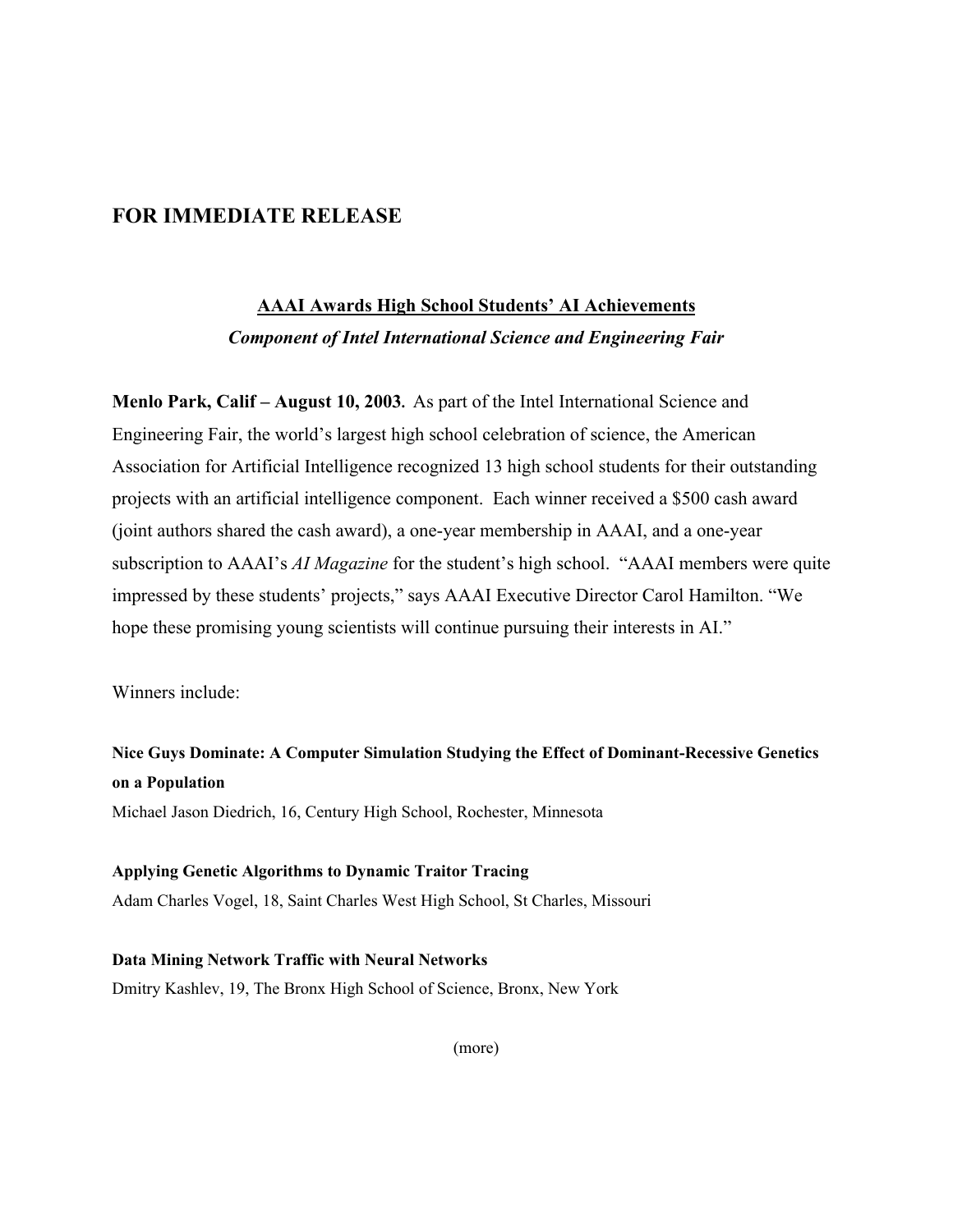**TensorFaces: A Multilinear Model for Computerized Face Recognition and Image Processing** Tonislav Ivanov Ivanov, 19, Stuyvesant High School, New York, New York

# **Modeling the Ecological Success of Decision Rules Using Variants of the Iterated Prisoner's Dilemma**

Katherine Harvard, 17, Great Neck South High School, Great Neck, New York

### **Implementation of Bayesian Statistical Spam-filtering Algorithm**

Jerry Ji Guo, 15, Riverside High School, Greer, South Carolina

### **Brain-Computer Interface for the Muscularly Disabled**

Elena Leah Glassman, 16, Central Bucks High School West, Doylestown, Pennsylvania

### **Training Neural Networks with Genetic Alogrithms**

Nhan Duy Nguyen, 15, Southside High School, Greenville, South Carolina

# **The Telltale Heart of Darkness - Differentiating Between Authors: Beyond Naive Bayesian Classification**

Brian Andrew Camley, 17, William J. Palmer High School, Colorado Springs, Colorado

### **Factors Affecting Cooperative Robotic Behavior**

 $\mathcal{L}_\text{max}$  and  $\mathcal{L}_\text{max}$  and  $\mathcal{L}_\text{max}$  and  $\mathcal{L}_\text{max}$  and  $\mathcal{L}_\text{max}$ 

Donald Eng, 15, Stanton College Preparatory School, Jacksonville, Florida

### **Robots to the Rescue: The Effect of Sensor Type on the Detection of Life Signs**

Brian Edward Pinkham, 17, Stone Bridge High School, Ashburn, Virginia

### **The Fish Robot**

Fransisco Selles de Almeida Junior, 20, ETEL - Escola Tecnica de Eletronica, Ipaussu, Sao Paulo, Brasil Nei Alcantara Junior, 17, ETEL - Escola Tecnica de Eletronica, Ipaussu, Sao Paulo, Brasil